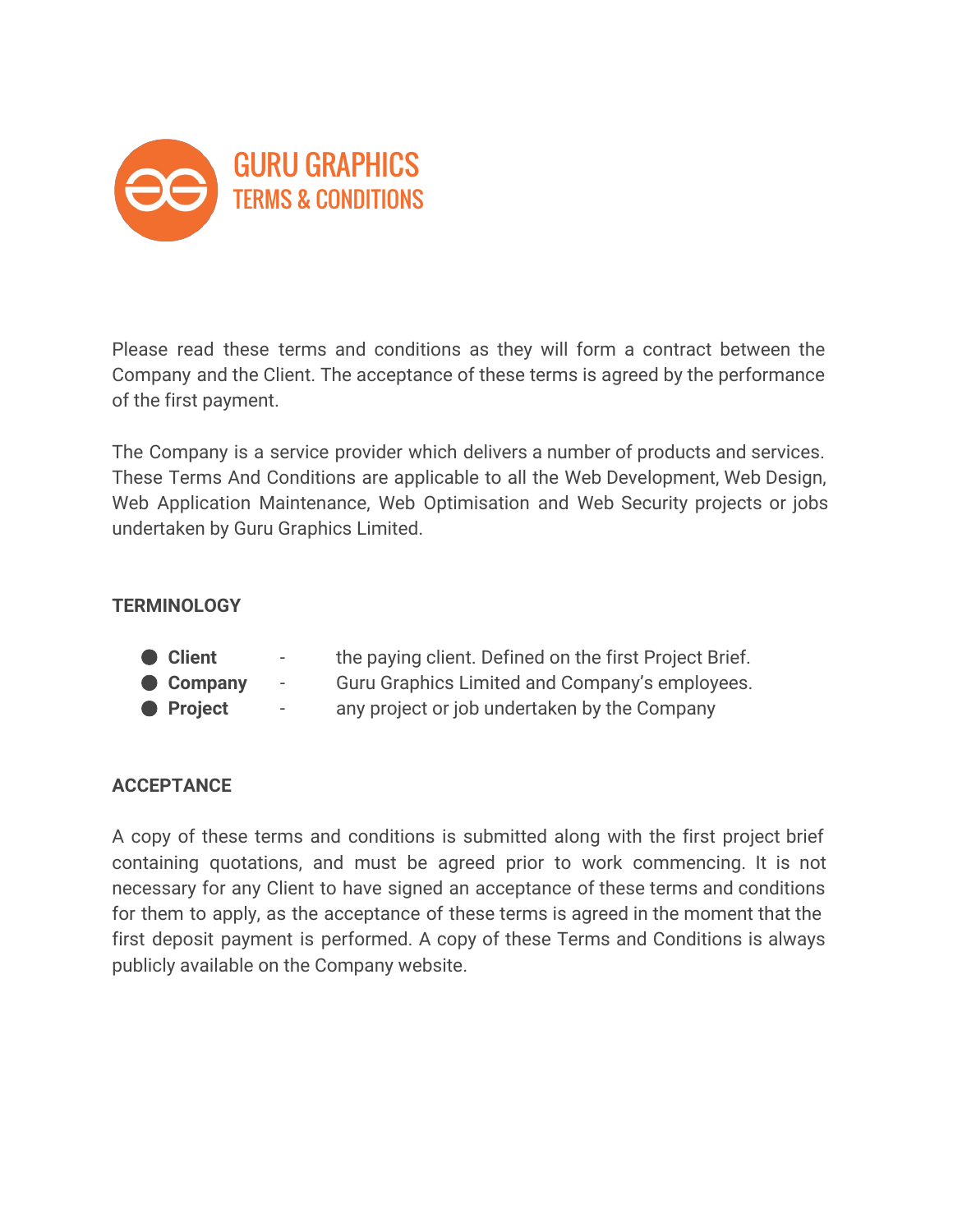## **CHARGES**

The charges regarding services to be provided by Guru Graphics are outlined on the first project brief that the Client receives via email before the project commencement.

The initial project brief includes the following information: project description, functionalities breakdown, use cases, pages list. A precise list of tasks, which is the product of the previously defined information, will be created. The initial quote is always based on the amount of tasks collected and the average predictable time to spend for each one of them.

All the projects require an advance payment of fifty (50) percent of the initial project quotation before the project commencement. The remaining balance payment will due upon completion of the project, prior to any upload, installation or project files delivery.

Charges are strictly tied to the list of single tasks agreed and outlined on the first brief, and the expected time to spend in order to complete them. The defined tasks and functionalities list agreed may change during the ongoing of the project as new functionalities may be required.

Any change to the initial tasks list will be promptly communicated to the Client with the updated quote. The approval of the Client to any variation on the original tasks list is always required. Hereby the client agrees that the initial quotation may vary when a task on the original tasks list gets added, modified or removed; and any additional price will be charged and paid due the final payment. The Client also hereby agrees that additional tasks increase the amount of time to spend on the Project, moving the expected deadline forward.

Payment for services is due to online payment, bank transfer or cheque to Guru Graphics Limited. Cheques should be made payable to Guru Graphics Limited, Sunset House, Croydon, Greater London, CR0 2AP.

## **TECHNICAL STANDARDS**

All the Projects undertaken by the Company respect some internally defined quality standards.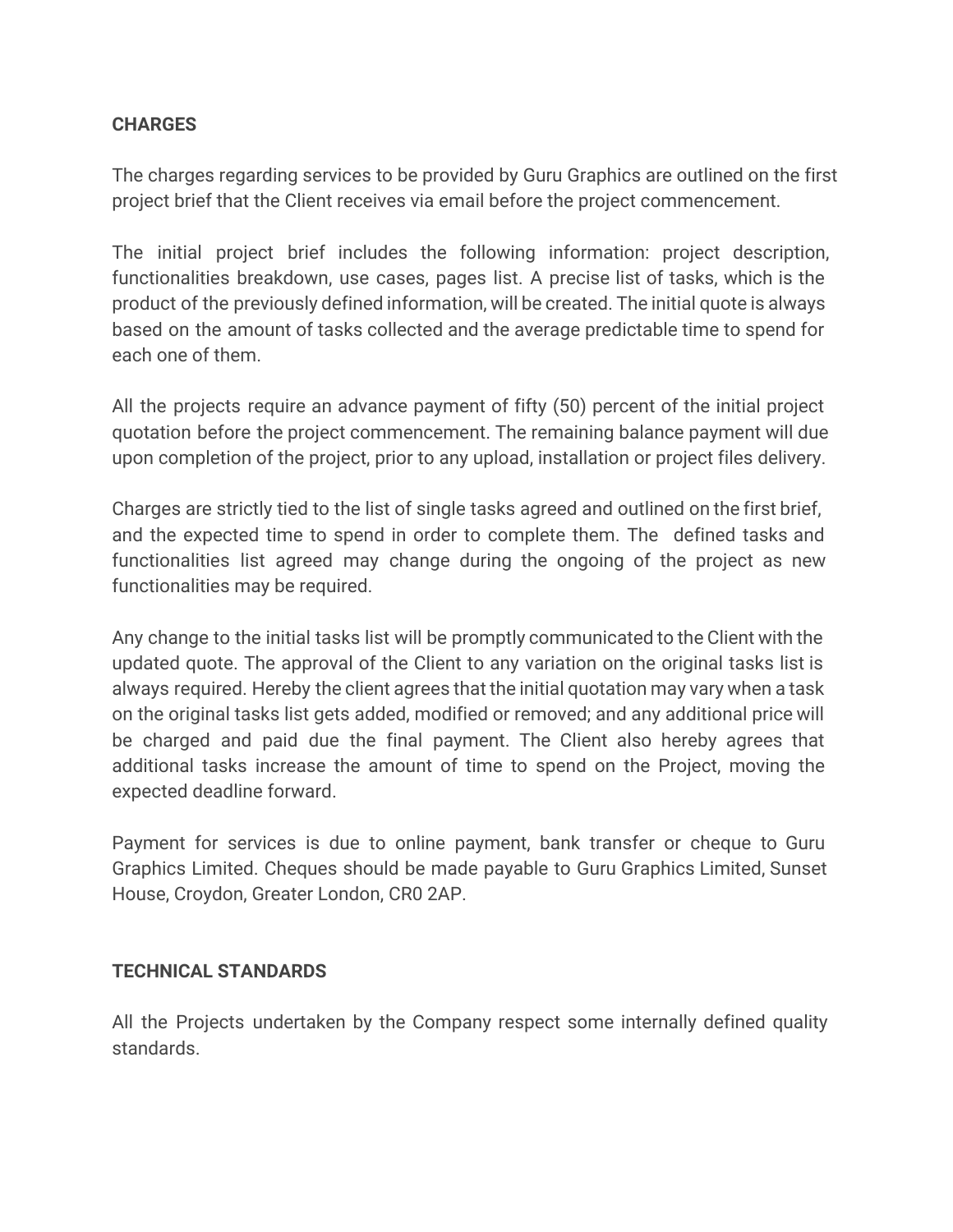All the Web Design and Web Development projects are tailored to the exact requests of the Client and what has been agreed with the Client. Our team will always provide the best professional advices and solutions, but the final decision will always be up to the client.

All the Web Development projects aim to respect the maximum browser compatibility (tests will be performed on: the latest version of Google Chrome / Chromium, the latest version of Mozilla Firefox, the latest version of Safari and the latest version of Opera). Browser compatibility tests on Microsoft Edge browser and last stable release of Internet Explorer will be performed, although we don't guarantee perfect rendering on those two browsers because of browser-related issues. Also, the Company does not guarantee perfect rendering on any outdated browser and it is not able to guarantee complete compatibility with future browser versions.

Any further browser compatibility requirements can be discussed and agreed before the project commencement or during the project ongoing. Extra browser-compatibility features are considered additional features to add to the defined tasks list.

All the Web Development projects are coded to be completely responsive and adaptive, in order to be correctly browsable from the most common mobile devices (smartphones and tablets).

Any further responsiveness requirements can be discussed and agreed before the project commencement or during the project ongoing. Extra responsiveness features are considered additional features to add to the defined tasks list.

All the Web Development projects are optimised for the best page loading time, the best SEO positioning and the best server performances.

All the Web Development projects are taught and developed respecting the latest security measures. All the software used and provided by the Company is always updated to the latest version (on the moment of delivery) and fully tested for stability and security issues. Our Company's approach to security is very strict.

All the Web Development Projects are made using the latest technologies available on the market, always opting for Open Source solutions (because of financial and security reasons) at their latest stable release. All the software used to perform any job or used to create the web application, is always up to date to its latest stable release.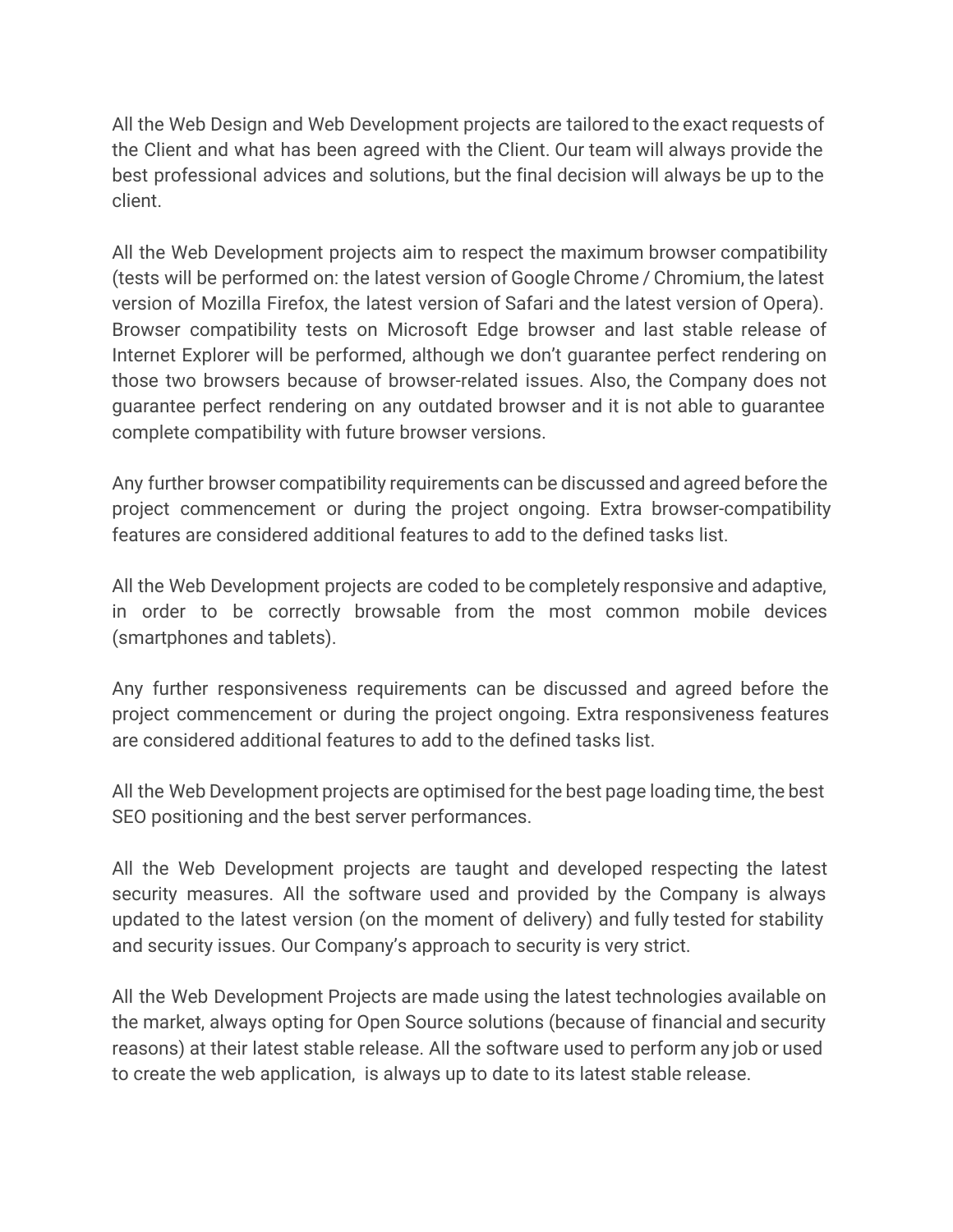Any aspect of our security approach can be discussed. If a higher level of security is required by the user, the Company will discuss the requirements and proceed accordingly to the Client directions.

This technical standards represent the Company's product quality basic standards, in order to deliver a high quality product. These standards imply more time spent on the Project, which is meaningful for the agreed tasks list, expected deadline and quote.

Our charges include the previously mentioned features, but for very tight deadlines and/or budgets below £2,000 the Company and the Client hereby agree that only the strictly required optimisation services and best standards will be applied with no extra work, as the final price doesn't cover the full service.

The Client can still ask the Company to implement additional services, which will be added to the final quote without sticking to our quality standards.

## **CONTENT PROVISION**

Hereby the Client agrees to provide to the Company, in a reasonable timescale, everything that is requested by the Company in order to proceed with or complete the Project, including content, media (images and videos), business information, system credentials and any other requirement in electronic format.

The Client agrees to do everything possible to provide the content and the media required in the requested format by the Company.

All the information required for the Project development must to be provided in advance or on request in a timely manner.

The failure on providing the requested content will stop the project ongoing until the provision of the required contents. The time lost waiting for the content doesn't represent any reason to decrease the final payment amount, and it's not considered as a delay on the agreed deadline.

The Company keeps track of the time spent and lost on a Project, although those records are confidential.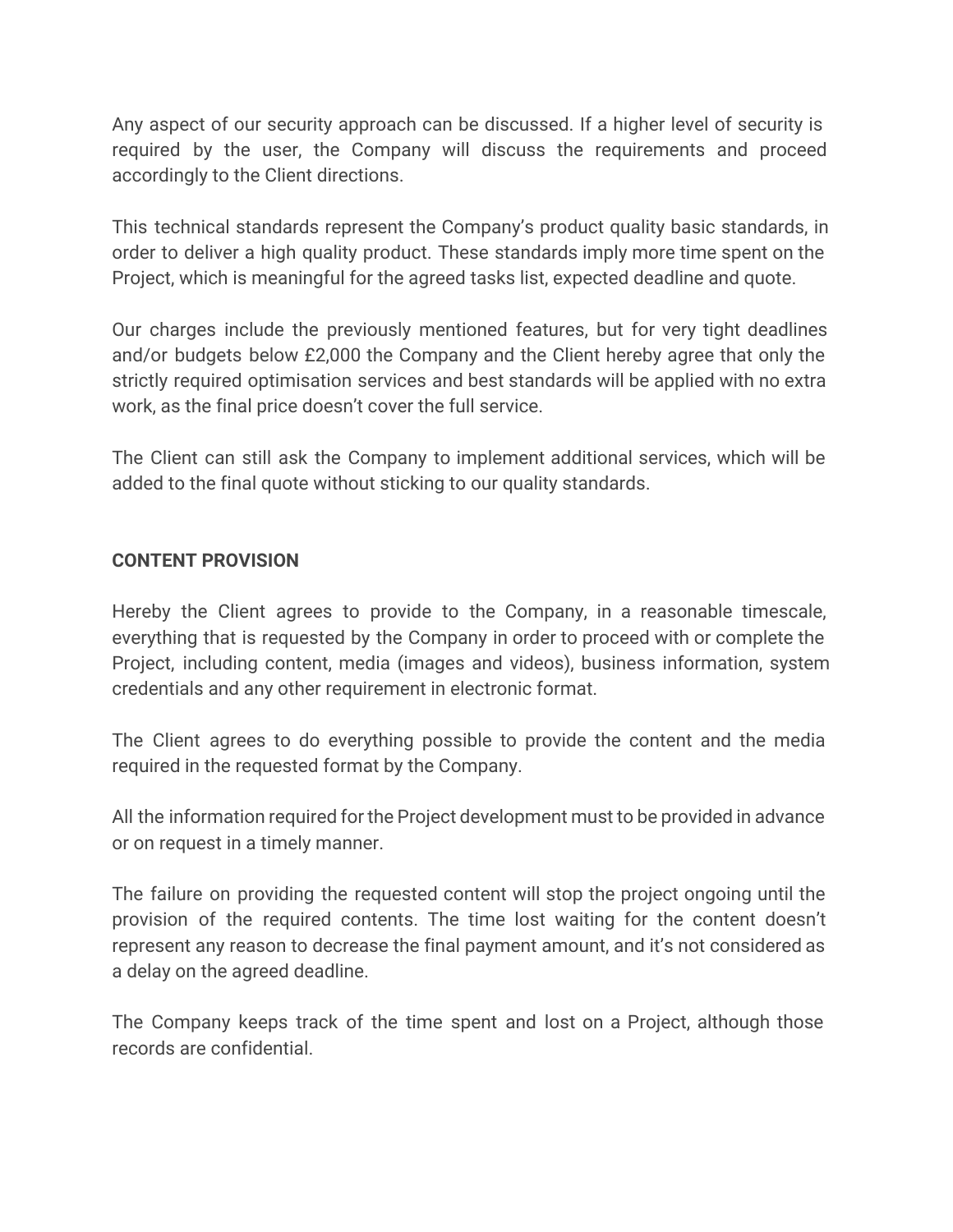#### **DEADLINE**

The Company hereby agrees that will make any effort in order to adhere to all the agreed deadlines. Hereby, the Client agrees and acknowledges that the Company is not able to work on inflexible deadlines, as during the project ongoing the expected deadline may change for business, logical or technical reasons.

The Client hereby acknowledges that the deadline needs to be flexible in order to match the required development time.

The Client hereby agrees that will make any effort in order to adhere to all the agreed deadlines.

Deadlines are strictly tied to the list of single tasks agreed and outlined on the first brief, and the expected time to spend in order to complete them. The defined tasks and functionalities list agreed may change during the ongoing of the project as new functionalities may be required.

The Company hereby agrees that will communicate any change on the expected deadline to the Client as soon as possible in writing, outlining the reasons for the delay and any available relevant detail.

Any change to the initial tasks list will be promptly communicated to the Client with the updated expected deadline. The approval of the Client to any variation on the original tasks list is always required. Hereby the client agrees that the initial deadline agreement may vary when a task on the original tasks list gets added, modified or removed; and any additional time required will be added to the currently agreed deadline.

The Company will not be held liable for any missed lunch date or deadline, if the Client has been late in his/her own duties (such as content provision, agreements and feedbacks). The Company will not be held liable for any delay on any deadline caused by miscommunications or misunderstandings between the Company and the Client.

#### **PROJECT SCHEDULE**

All the Projects are strictly tied to an internally defined procedure. The Client hereby agrees that will do everything possible to work accordingly to the Company's schedule,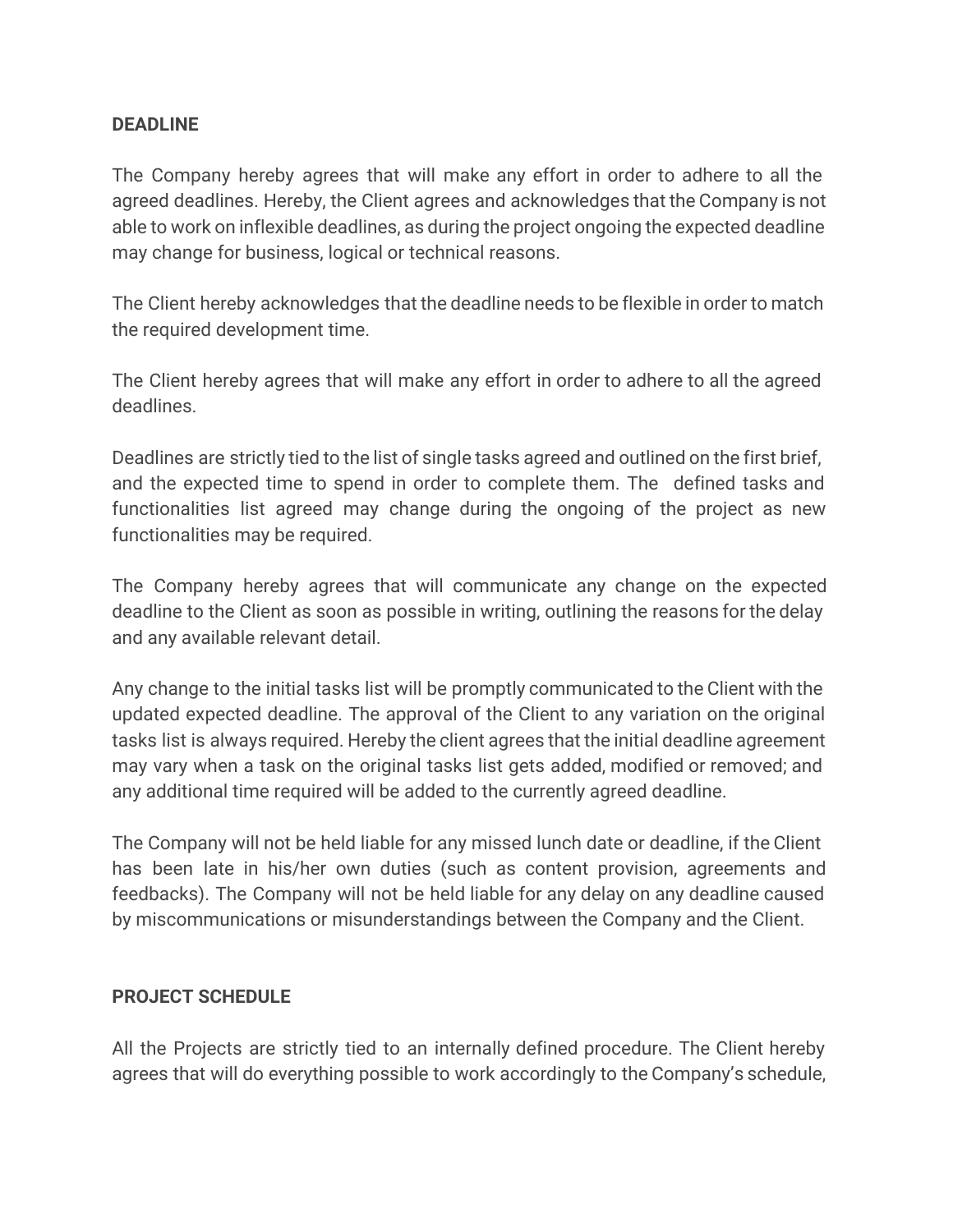respecting the Company's decisions regarding the actions that need to be performed at a specific stage of a project and the technical decisions.

The internal Project realisation procedure is the following:

# **1. AGREEMENT**

At this stage all the details about the project are agreed between the Company and the Client, a first brief is provided for confirmation along with these Terms & Conditions.

# **2. DESIGN**

Based on the Project agreement, a web design of the main pages of the Project will be created in order to define the design consistency rules (colour palette, typography, brand consistency, UX).

# **3. DESIGN REVIEW**

The design created so far is shown to the Client in order to collect feedbacks. The Client is allowed to perform infinite reviews. A written confirmation will close the current stage once all the required feedbacks have been implemented, in order to proceed to the next stage.

# **4. FRONT-END DEVELOPMENT**

At this stage the previously agreed design gets coded into web pages. Those web pages are not responsive or optimised yet, nor they contain any of the agreed functionalities.

# **5. FRONT-END REVIEW**

A review of the existing pages is asked to the Client, in order to assess if the web-page version of the design completely matches the previously agreed static web design. The number of reviews should be limited in that case. A written confirmation will close the current stage once all the required feedbacks have been implemented, in order to proceed to the next stage.

# **6. BACK-END DEVELOPMENT**

At this stage the previously coded web pages get dynamic and populated with database information. All the system functionalities expected and agreed so far get implemented.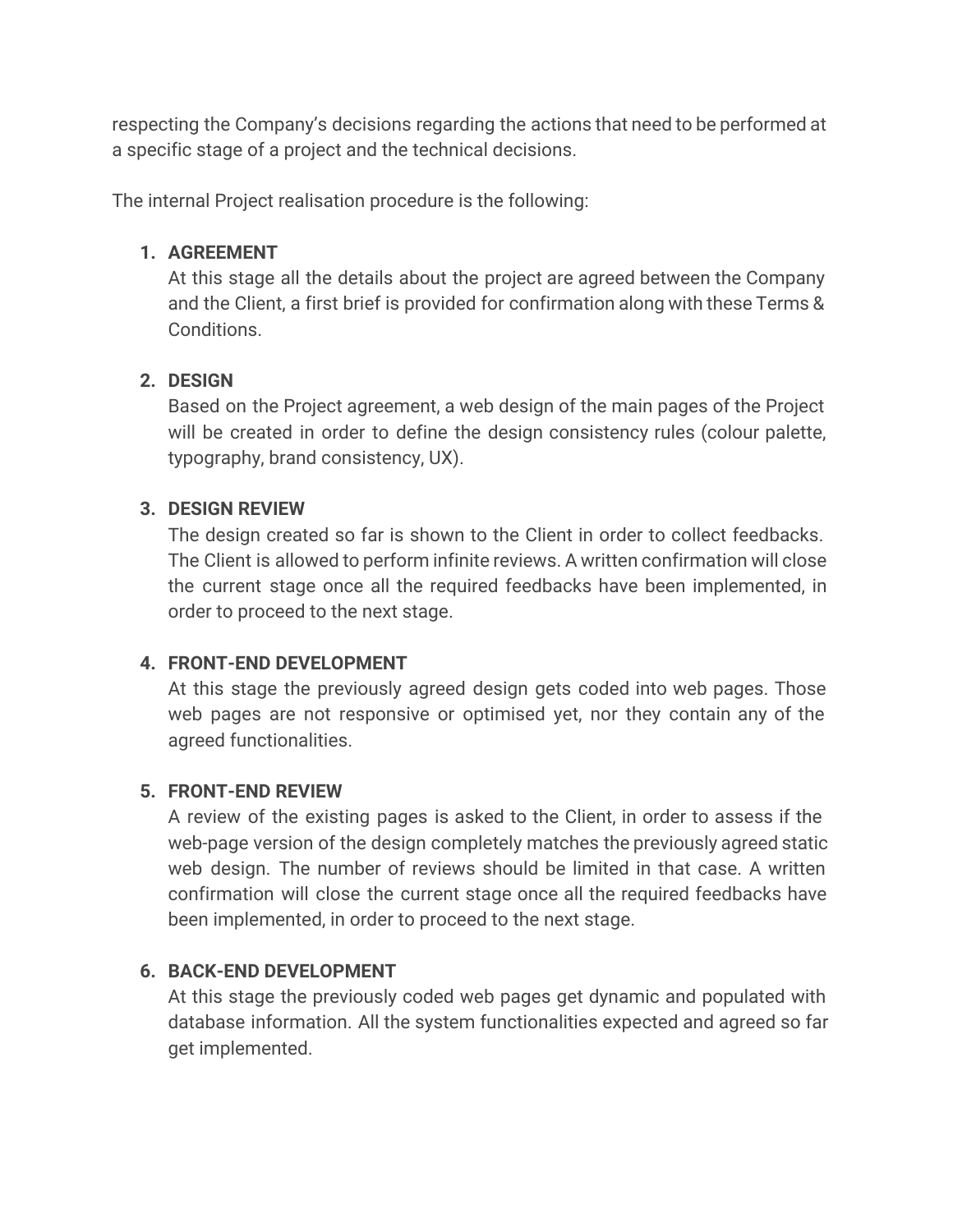#### **7. BACK-END REVIEW**

A review of the existing web application is asked to the Client, in order to assess if the web application's functionalities work as expected and agreed. The Client is allowed to perform infinite reviews at this stage. A written confirmation will close the current stage once all the required feedbacks have been implemented, in order to proceed to the next stage.

## **8. OPTIMISATION**

At this stage the existing web application gets optimised for a better SEO score and a fast page loading. The responsiveness gets implemented and the cross-browsing gets debugged. A complete web security and version assessment is deeply performed on the web application and all of its components.

## **9. FINALISATION REVIEW**

This is the last, big and final review performed by the Client, as at this stage the web application should have all the features agreed at the beginning and during the project ongoing. The Client is here allowed to perform infinite reviews on all the functionalities coming from the defined tasks list. A written confirmation will close the current stage once all the required feedbacks have been implemented. This final written confirmation acts as a confirmation for the completion of the Project.

#### **10. DELIVERY**

After the final payment of the remaining amount, the Project and all the material produced and available to the Company gets delivered to the Client. The Client may decide to entitle the Company of the installation and configuration of the web application. In case, this service comes for free. The Client hereby agrees that in no circumstances the Company is able to deliver the Project before the final payment.

#### **CLIENT REVIEW**

The Company will provide to the Client an opportunity to review the work performed so far at some specific breakpoints of the internal working process.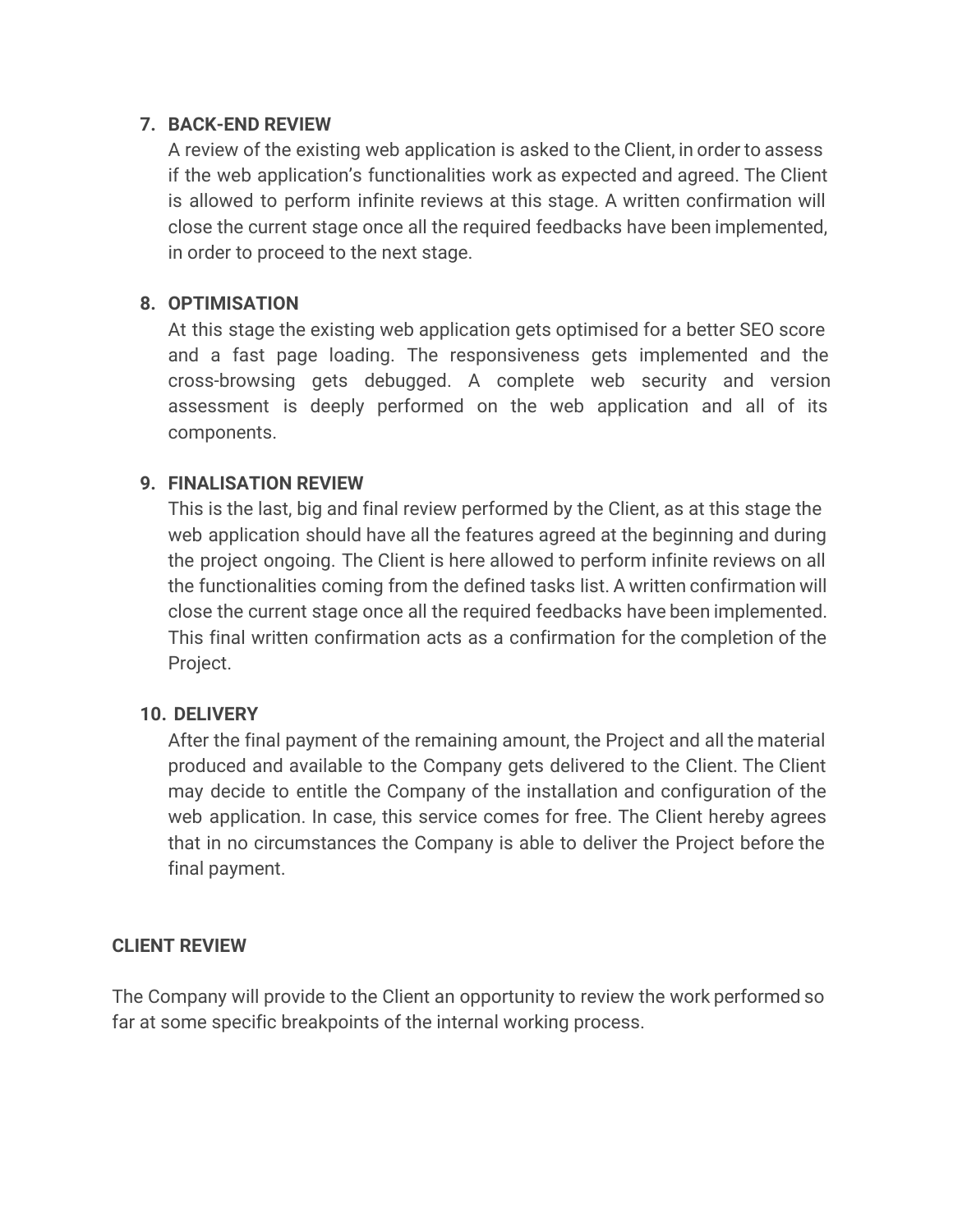A first Project review is planned during the design phase in order to collect the feedback about the design done so far and finalise it. The Company will keep showing to the Client the design completed so far, in order to finalise it and proceed to the next stage.

A second Project review is planned after the front-end development phase, in order to collect the feedback on the coding of the previously agreed design, which will be available to be browsed via a beta link. This review is required to show how the design has been transformed into coded web pages.

Please note that at this second review the code produced so far is usually not optimised for responsiveness and cross-browsing features, and contains no functionalities. It is for graphical showing purposes only and the Company won't take note of any different kind of feedback at this stage.

A third Project review is planned after the back-end functionalities implementation. This review is in order to show how the previously coded web pages have been populated with dynamic information and how the system functionalities have been implemented. The Client is asked to test the web application in order to check if it behaves as expected and agreed.

A final Project review is planned once the Project has been completed and optimised. At this stage, the Client is asked to fully test the website as at this stage the Project should be completed. A confirmation of the completion of the project is agreed once the final payment runs.

The Client hereby agrees that will not ask or force the Company to show the work performed so far if the Company declares that it's not ready to be shown at the current stage of the Project.

The Client hereby agrees to provide the right feedback at the right time: all the design feedbacks must be given during the design phase when the Client is asked for review. The same rule is applied for the front and back-end development.

The Client hereby agrees that once a stage of development is finalised, the ongoing work will proceed as per schedule. If the Client comes up with new feedbacks belonging to any previous stage, the current stage will stop at the nearest breakpoint until the previous stage has been finalised again.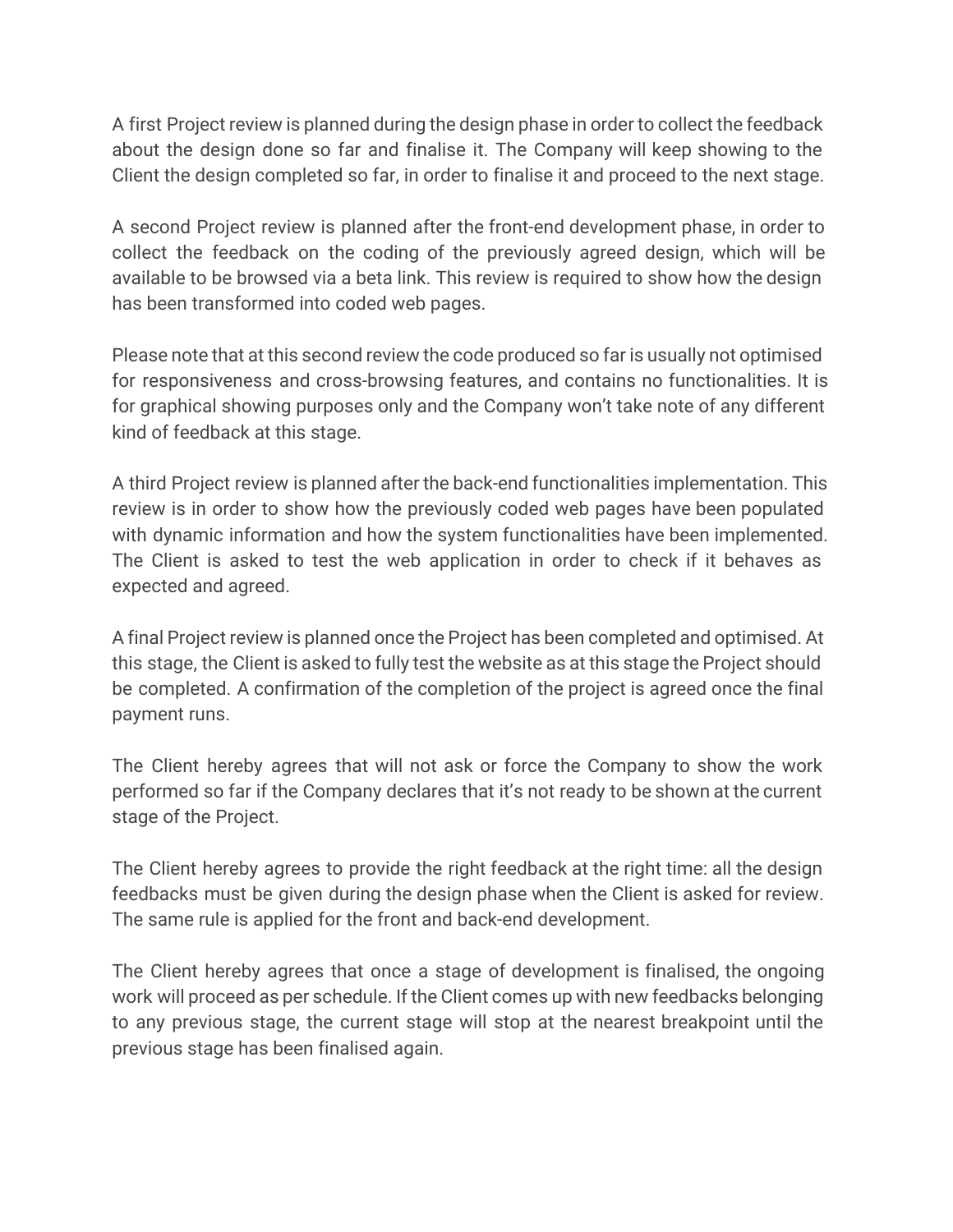The Client hereby agrees that the Company is not liable for any delay on the agreed deadline due to any feedback implementation or extra review.

The Client hereby agrees that will be allowed to provide as many reviews as he/she prefers at any stage, making sure that the feedbacks will be coherent with the current stage of the Project.

The Client hereby agrees that a written (email, document) confirmation is required to close a review and finalise the current stage, in order to proceed to the next stage. The Client also agrees that all the feedback for any review will have to be communicated to the Company by written (email, document) communication in a timely manner.

## **LIVE CODING AND MAINTENANCE**

The Company hereby agrees of being able to not stick to the previously defined rules in case of live coding projects (projects carried on existing and live web applications) or maintenance jobs.

The Company hereby agrees that a backup of all the existing data will be taken before any job commencement or any edit to the existing web application, in order to be able to restore the original situation at any time during the Project ongoing.

The Company hereby agrees that an initial tasks-list will need to be compiled and sent by email to the Client, outlining all the tasks that will be performed on the existing web application, a quote and an estimated deadline.

All the previously defined Conditions about the deadlines and the charges are applicable in the same way for these kind of projects.

The Client hereby agrees to pay the full quote for the job as soon as he/she receives it, as the payment acts as an acceptance of these Terms and Conditions and a confirmation for the Company in order to start working.

The Company hereby agrees that a copy of the old web application will be provided to the Client once the job has been performed and completed on request. The copy is kept for an undefined amount of time and the Client can ask the Company to remove it immediately after the completion of the job by written communication (email, document).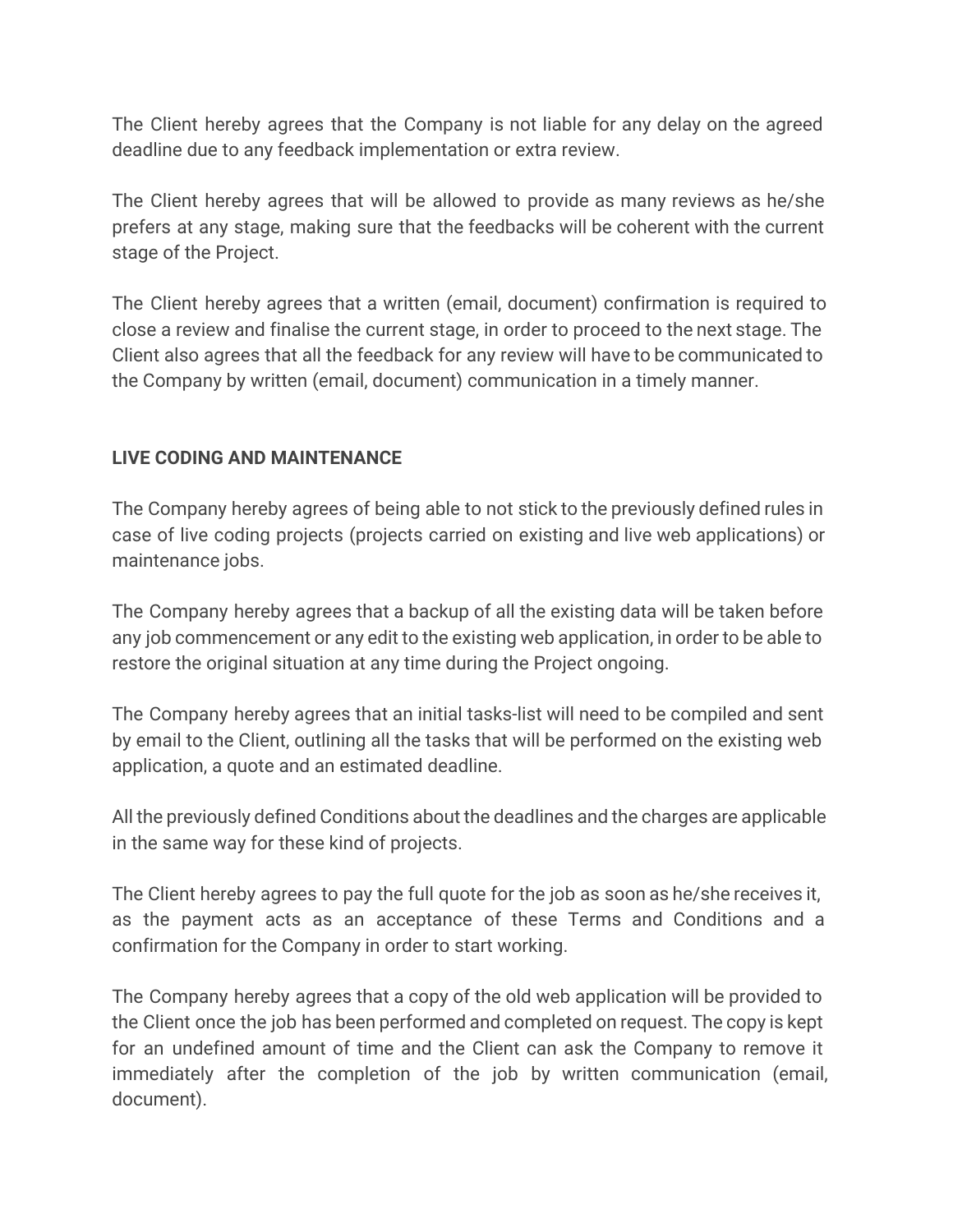## **TERMINATION**

The termination of any Project occurs on two different scenarios:

- 1. The Client performs the final payment and the Company delivers the Project
- 2. One of the two parties (the Company or the Client) decides to cancel the Project

## **CANCELLATION AND REFUND**

Both the Client and the Company hereby agree the ability to cancel any ongoing Project at any moment, providing a written (email, document) communication to the counterpart.

The Client hereby agrees that, on cancellation request:

- $\bullet$  the Company may remove, at its discretion, any file and piece of information from the shared resources
- the Company is not responsible for any data loss due to the removal of the service
- the Company, from the cancellation notification receivement, is not entitled anymore to provide any sort of data or file to the Client, if not at its own discretion

Both the Company and the Client hereby agree that, in case of cancellation, a calculation based on the performed tasks will be provided to the Client in order to communicate any expected refund (if the work performed is worth less of the first payment performed) or any further charge (if the work performed is worth more than what already paid by the Client).

The Company will strictly charge or refund any Client for the exact amount of work performed and time spent in any scenario, for any Project. The Client hereby agrees to pay any outstanding charge within thirty (30) days from the cancellation notification.

Any Client with an unpaid balance will be considered in default after 30 days from the invoice day, and legal actions will be taken in order to get the outstanding payment done as per this agreement.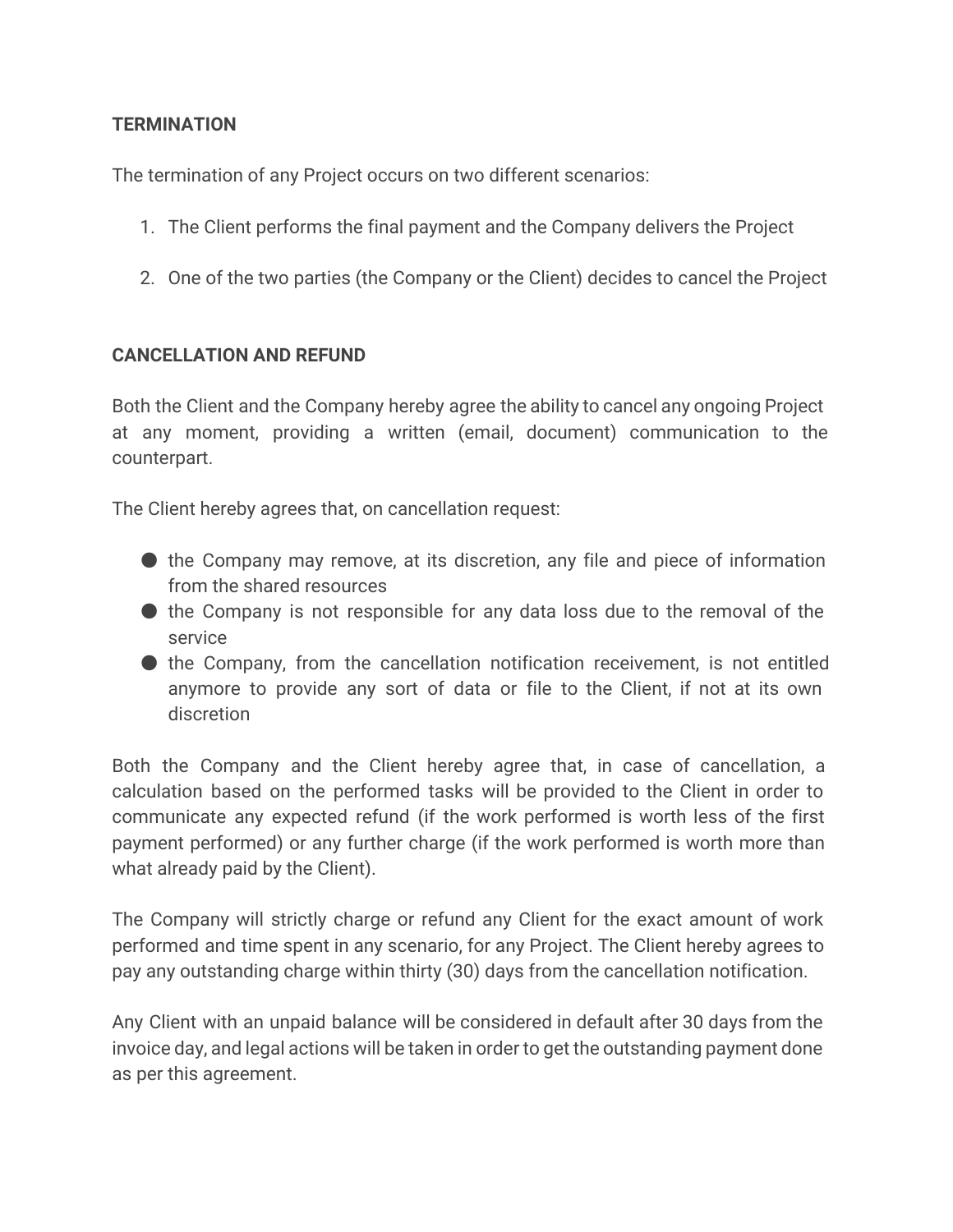The Client hereby agrees to immediately pay any outstanding balance as soon as possible, after the cancellation communication receivement and pay any reasonable expense regarding any legal issue due to the Project cancellation, including legal fees and costs in enforcing these Terms and Conditions.

## **SECURITY**

All the Projects delivered by the Company are always up to date with the latest security standards and secure coding practices. Our projects aim to guarantee the maximum security for both the final users and the Client.

Besides, the Client hereby agrees that the Company is not responsible or liable for any security flaw due to:

- Server misconfigurations
- Insecure behaviour of the Administration (the Client)
- Software not kept up to date (it's a Client's duty to keep the web application up to date after the Project delivery)
- Other programmers' work on our code
- 0day exploits

The Client hereby agrees that the Company is not responsible for any hack or damage to the web application due to vulnerabilities which don't directly belong to the web application (e.g. server hacks, mass defaces, protocol vulnerabilities, etc) or unexpectable vulnerabilities (e.g. 0day exploits, new security flaws).

The Client hereby agrees that it is his/her own duty to keep the up to date provided software, up to date to every new release.

The Client hereby agrees that a negligent / insecure behaviour of the Client or any final user is not accountable to the Company.

The Client hereby agrees and acknowledges that the Company will communicate any security notification at the end of the Project, and it is up to the Client to respect the suggested practices.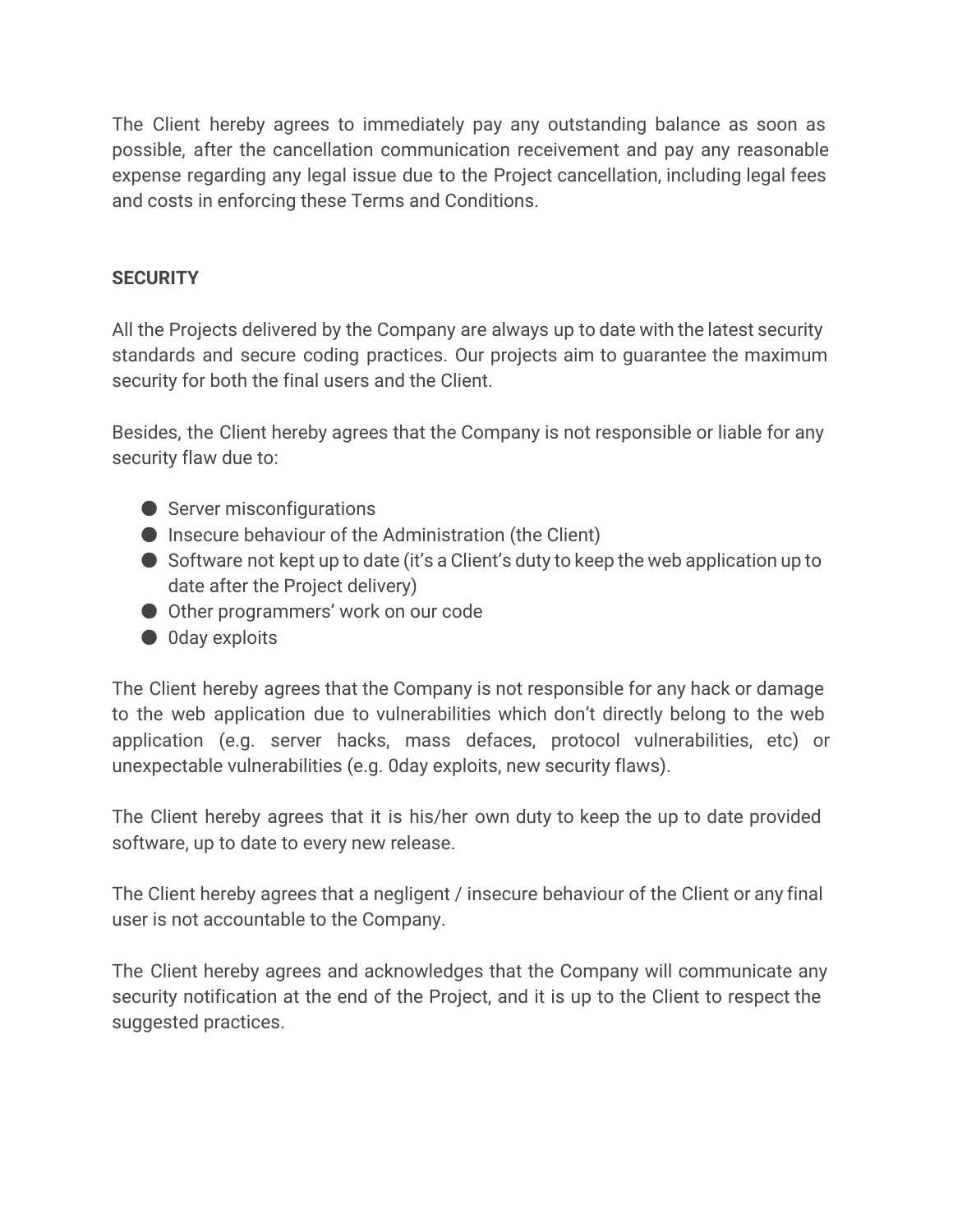The Client also hereby acknowledges that any vulnerability contained by the code is not accountable to the Company if the Company is not the direct author of the piece of code, or the code has been modified by someone else.

## **COPYRIGHT**

The Client retains the copyright to content, media and any other component provided, and grants the Company to publish and use such material.

The Client must obtain permission and rights to use any information or files that are copyrighted by a third party. The Client is further responsible for granting to the Company permission and rights for use of the same and agrees to indemnify and hold harmless the Company from any and all claims resulting from the Client's negligence or inability to obtain proper copyright permissions.

A contract for any Project shall be regarded as a guarantee by the Client to the Company that all such permissions and authorities have been obtained. Evidence of permissions and authorities may be requested.

The Client hereby agrees that the copyright to the HTML markup, CSS style files, any JavaScript based script and server-side code that may have been used by us for you, or certain images that the company may have supplied to or for you are licensed to you in connection with the Project, and will be licensed solely to the domain name on which the website files reside. The copyright is held by the owner of the domain.

The Company also reserve the right to display and link to your completed project as part of the Company portfolio, and to write about the project on other web sites, in magazine or ezine articles, books, written or digital publications of any design and source.

Please inform us in advance by written communication (email, document) if you do not want us to add your site to our portfolio.

## **DOMAIN NAMES**

The Company may purchase domain names on behalf of the Client, in which case they will then be renewed on an annual basis and the Client will be invoiced by the Company or directly from the service provider.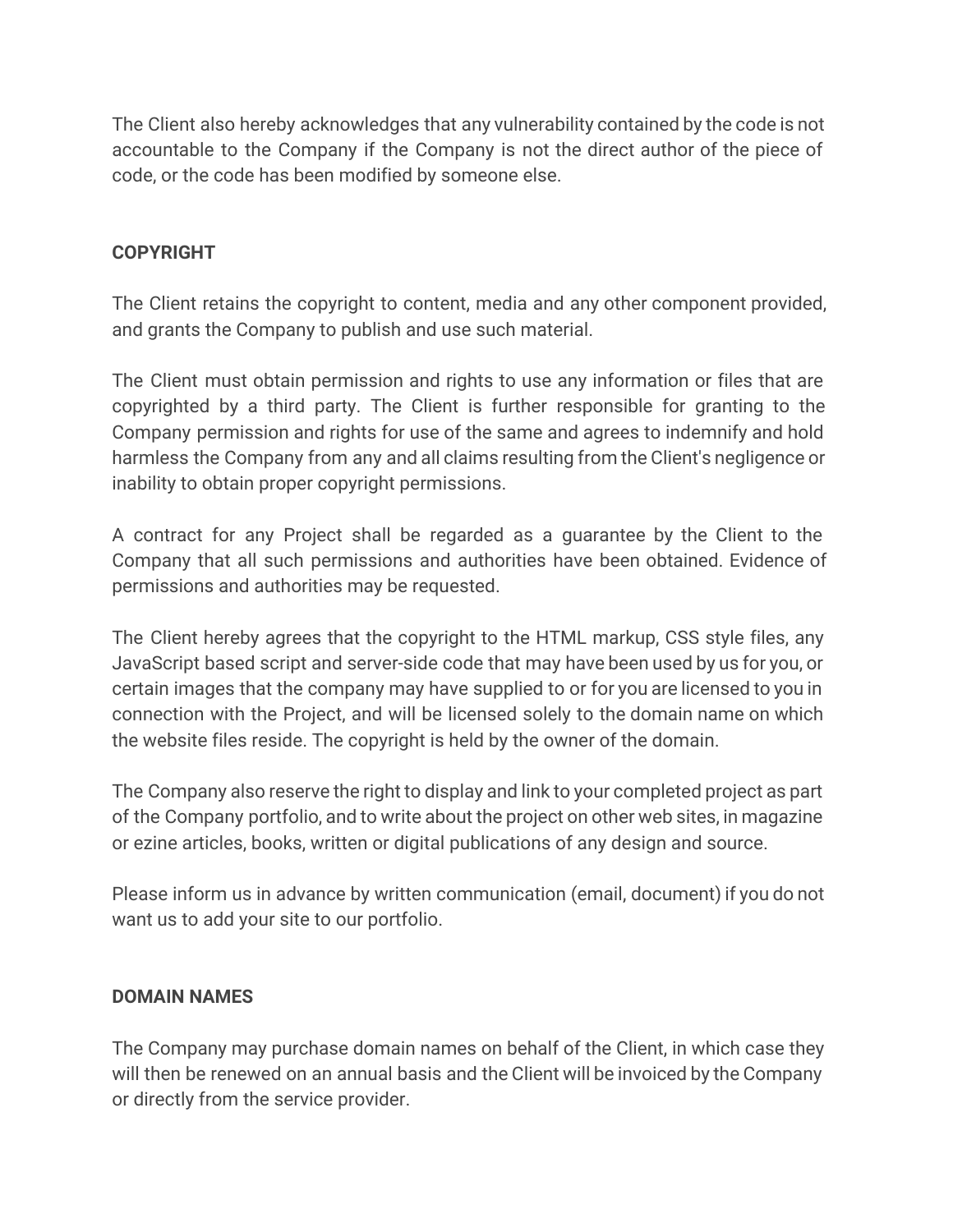The Client hereby agrees that the Company will notify the Client for each invoice received in his/her behalf in order for the Client to pay. The Client also acknowledges that any unpaid invoice will be left to expiry and the domain name will not belong to the Client anymore until a new registration occurs.

The Client hereby acknowledges that the same behaviour is adopted by the Company for any hosting account registered by the Company in behalf of the Client, and any other third party service used to perform the realisation of the Project.

## **THIRD PARTY SERVICES AND SOFTWARE**

The Client hereby agrees that Company may require the usage of third party services in order to complete the Client's Project respecting all the agreed requirements and will ensure these services are secure and working correctly upon completion. The Client also agrees that the Company can not be held responsible for subsequent changes or issues with these third party services that may result in issues on the Client's website and may require further development to adapt the Project to the new third party software requirements.

# **ACCESS REQUIREMENTS**

The Client hereby agrees that the Company may ask for access credentials in order to proceed with any task. The Company may ask credentials for the following:

- Any CMS installation administration credentials
- FTP credentials (when SFTP is unavailable)
- SSH / SFTP credentials
- $\bullet$  any third party service credentials

The Company hereby agrees to provide a written explanation for the request of any access credential when asked by the Client.